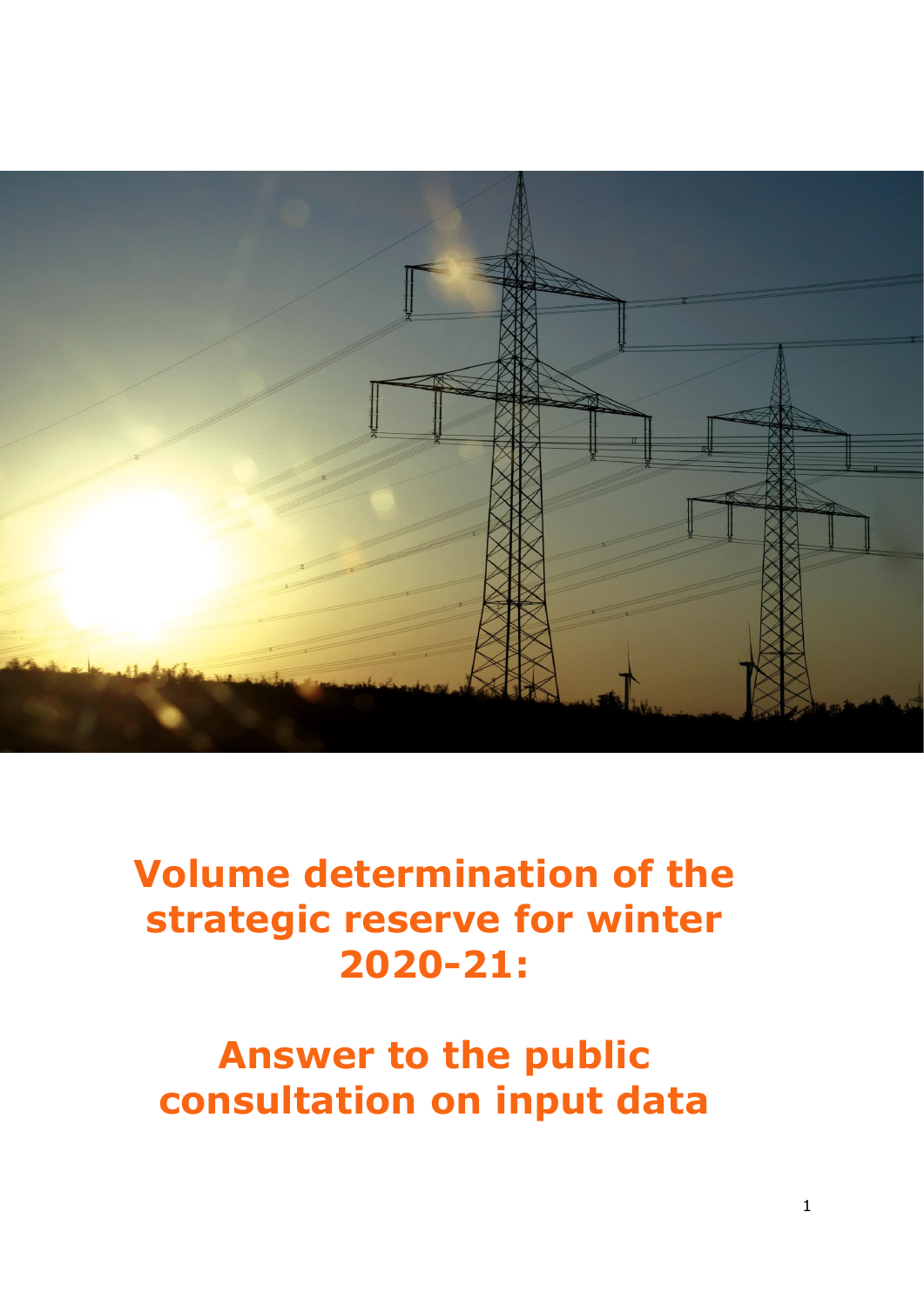### **Contents**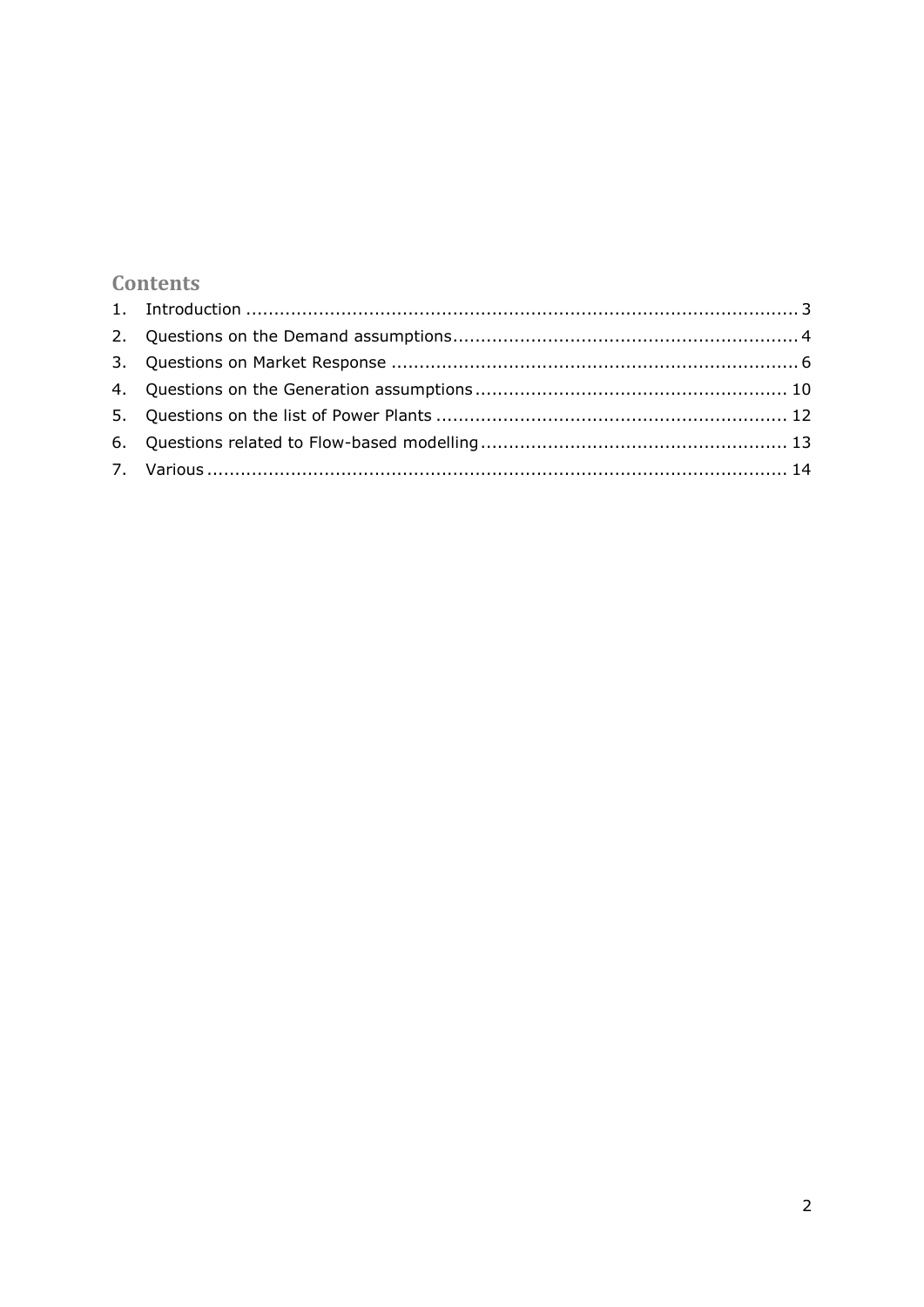### <span id="page-2-0"></span>**1. Introduction**

The consultation aimed to receive any comments of market parties on the input data to be used for the strategic reserve volume determination for winter 2020-2021. The consultation period was set from Wednesday August  $28<sup>th</sup>$  to Wednesday September  $25<sup>th</sup>$ 2019, 18h00.

Elia received 4 non-confidential answers to the public consultation from (in alphabetical order):

- $\triangleright$  CREG
- $\triangleright$  EM
- $\triangleright$  FEBEG
- FEBELIEC

The feedback and the answers by Elia System Operator ("Elia") are grouped in four categories in this document:

- Demand assumptions
- Market response
- Generation assumptions
- List of power plants
- Flow-based

All relevant information to this consultation can be found on the following Elia webpage:

[https://www.elia.be/en/public-consultation/20190828\\_public-consultation-strategic](https://www.elia.be/en/public-consultation/20190828_public-consultation-strategic-reserve-input-data-for-determining)[reserve-input-data-for-determining](https://www.elia.be/en/public-consultation/20190828_public-consultation-strategic-reserve-input-data-for-determining)

The results of this consultation will also be discussed during the next Task Force implementation Strategic Reserve (TF iSR).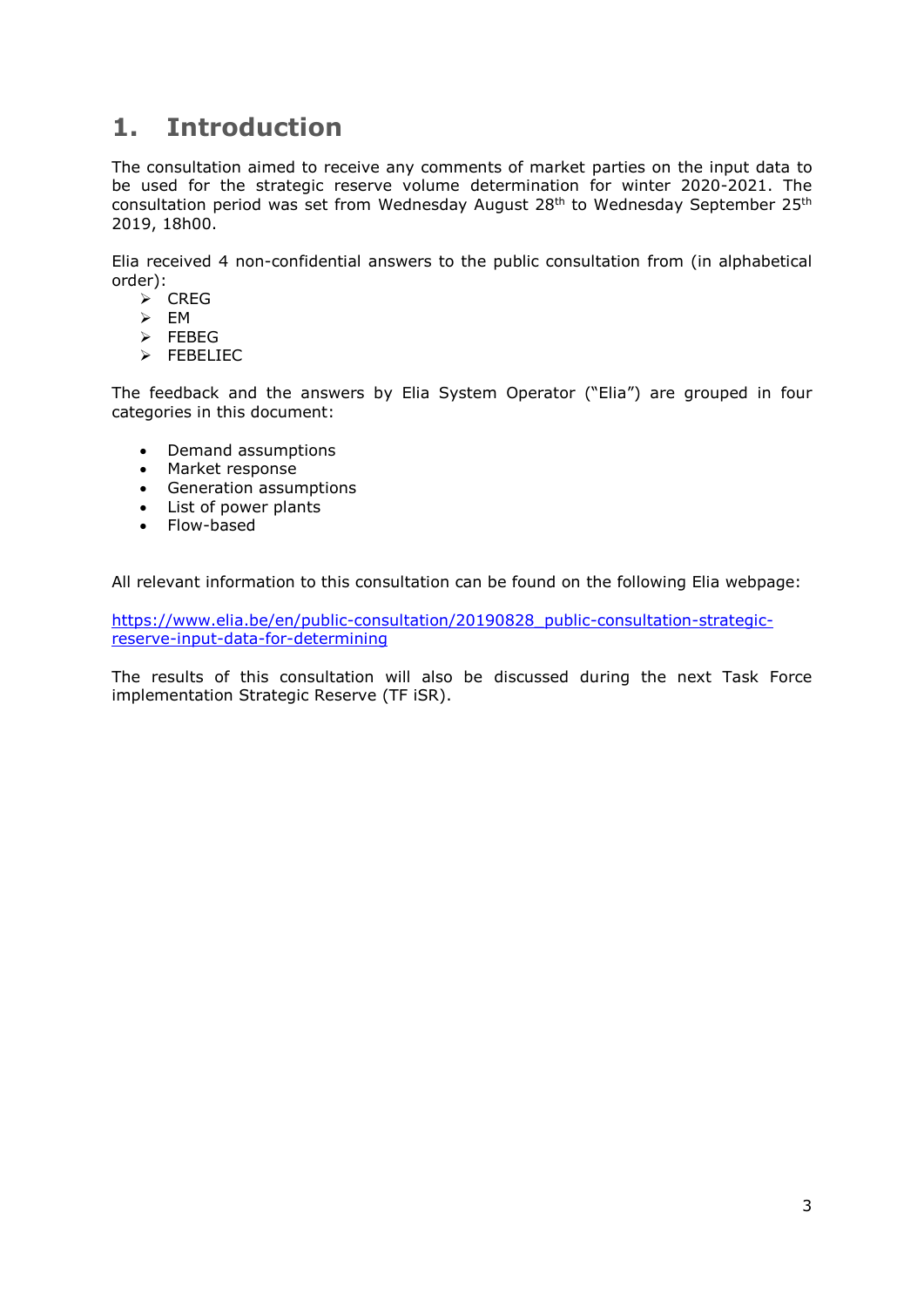### <span id="page-3-0"></span>**2. Questions on the Demand assumptions**

#### **FEBEG:**

[O1] Elia expects the demand to grow with a rate of 0,49% from 2019 to 2023. These expectations are based on the forecast of IHS Markit of February 2019.

FEBEG regrets that there's no information on the expected evolution of the peak demand, as this is crucial information for assessing the adequacy. It is very likely that in the future the peak demand will increase more than the energy consumption due to, for example, increasing share of heat pumps and cooling systems in combination with more extreme weather conditions.

#### **Elia:**

[A1] As of this year, Elia uses the Trapunta methodology for load profiling. This new methodology has been developed in collaboration with ENTSO-E and is used for MAF 2019. The model reads different source of data (historical load profiles, temperature time series, heat pumps, electric vehicles, etc.) and provide multi-year demand forecasts in hourly resolution. This new modelling approach differs from its predecessor by the following improvements:

- multiple historical climate and load time series are used to derive forecasted load profiles for each market node. In the previous methodology, only one reference year was used during the forecasting process;
- automatic identification of different climate variables needed for the forecasting process (temperature, irradiance, wind speed, etc);
- better treatment of historical profiles used in the forecasting process (correction of holiday periods, exceptional events, etc.);
- the load forecast is decamped into temperature-dependent and temperatureindependent components. This way, final load profiles are adjusted, taking into account added consumption from heat pumps and electric vehicle charging. This way, the forecasts also consider the interdependencies of historical temperatures of each climate year and historical load patterns.

Given this last bullet, the Trapunta methodology should incorporate profile changes, such as a change in peak demand, based on future expectations of installed heat pumps and electric vehicle charging.

#### **CREG:**

[Q2] In de tabel worden de waarden voor de vraag in 2017 als "forecast" vermeld. Dit zijn volgens de CREG historische gegevens. Ook voor 2018 zou de historische waarde voor de vraag vermeld moeten worden. In het geval de historische waarde voor 2018 sterk zouden afwijken van de voorspelde waarde dient de vraagevolutie mogelijks te worden geüpdated.

#### **Febeliec :**

[Q3] Febeliec wants in this framework to refer the comments it has also made in the past in the framework of the input data for the yearly study for the determination of the required volumes for strategic reserve. Based on the new moving window for the dataset (2011-2017(forecast, apparently no historical data are available?)), Febeliec can only observe that historically the growth rate was on average -0.59% (last 7 years), +0.17% (last 5 years) or 0,09% (last 3 years), yet Elia takes for its forecasts till 2023 (including for 2018, where apparently no historical data are available?) an average annual growth rate of +0,42%, adding more than 2TWh to the Belgian demand y 2023 as compared to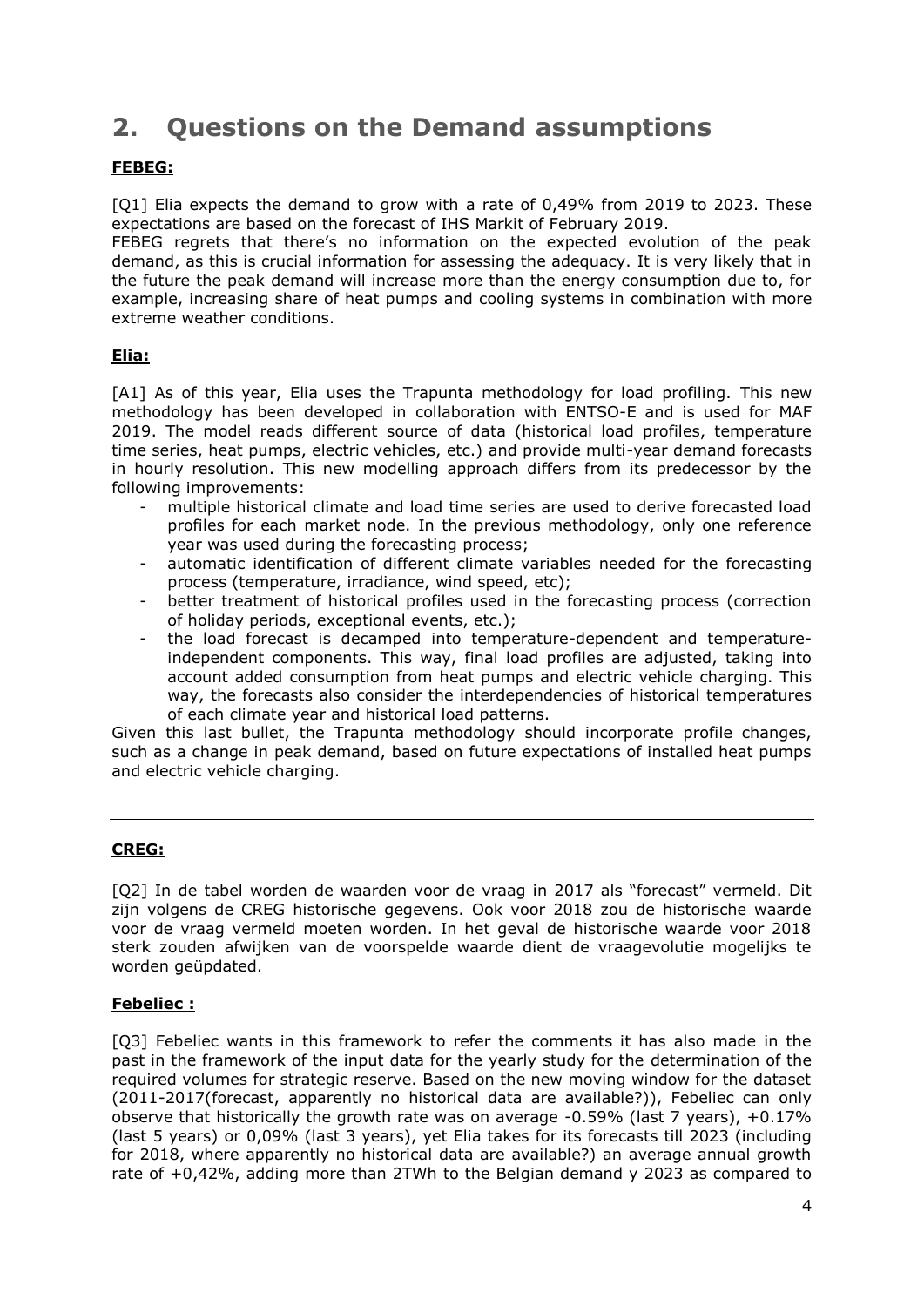the last available data, without providing any justification for this forecast. The historical values show that even for economically sound years as 2016 total electricity demand can diminish, whereas Elia only (macro-economically?) discerns never-ending year-on-year increases. Febeliec reiterates previous demands to validate historical IHS forecasts with actually observed values for the recent years, in order to provide confidence in the applied methodology or, in case the IHS track record would not be so sound in predicting future electricity consumption, develop an alternative and more correct forecast tool. In any case, Febeliec observes that even after a few years of economically sound years (2011-2017), total electricity demand has still not returned to the level of 2011 (let alone pre-2008 levels!). In any case, Febeliec urges Elia strongly to include several sensitivity analyses on this point, as overestimates in total electricity demand will automatically lead to increased needs for capacity and thus a potential strategic reserve.

#### **Elia:**

[A2-3] The 2017 values are historical data. They are wrongly labeled as forecasted data. This has been corrected in the attached input data file. The historical load vector for 2018, validated after the execution of the 'cadaster' exercise was not available at the time of model building. Hence, as was done for the AdeqFlex study Elia will extrapolate from 2017 onwards. Elia has presented a draft version of its new tool for demand forecasting (developed by Climact) on the last taskforce. This presentation was given by Climact and was well received by stakeholders. Workshops will be organized in order to get familiar with the new framework. Elia believes this new approach will show the required transparency as is desired by stakeholders. Elia does not believe that a sensitivity for winter 2020-21 (the only dimensioning simulation) will give any additional insights knowing the small difference between zero load growth and load with a growth of 0.49%.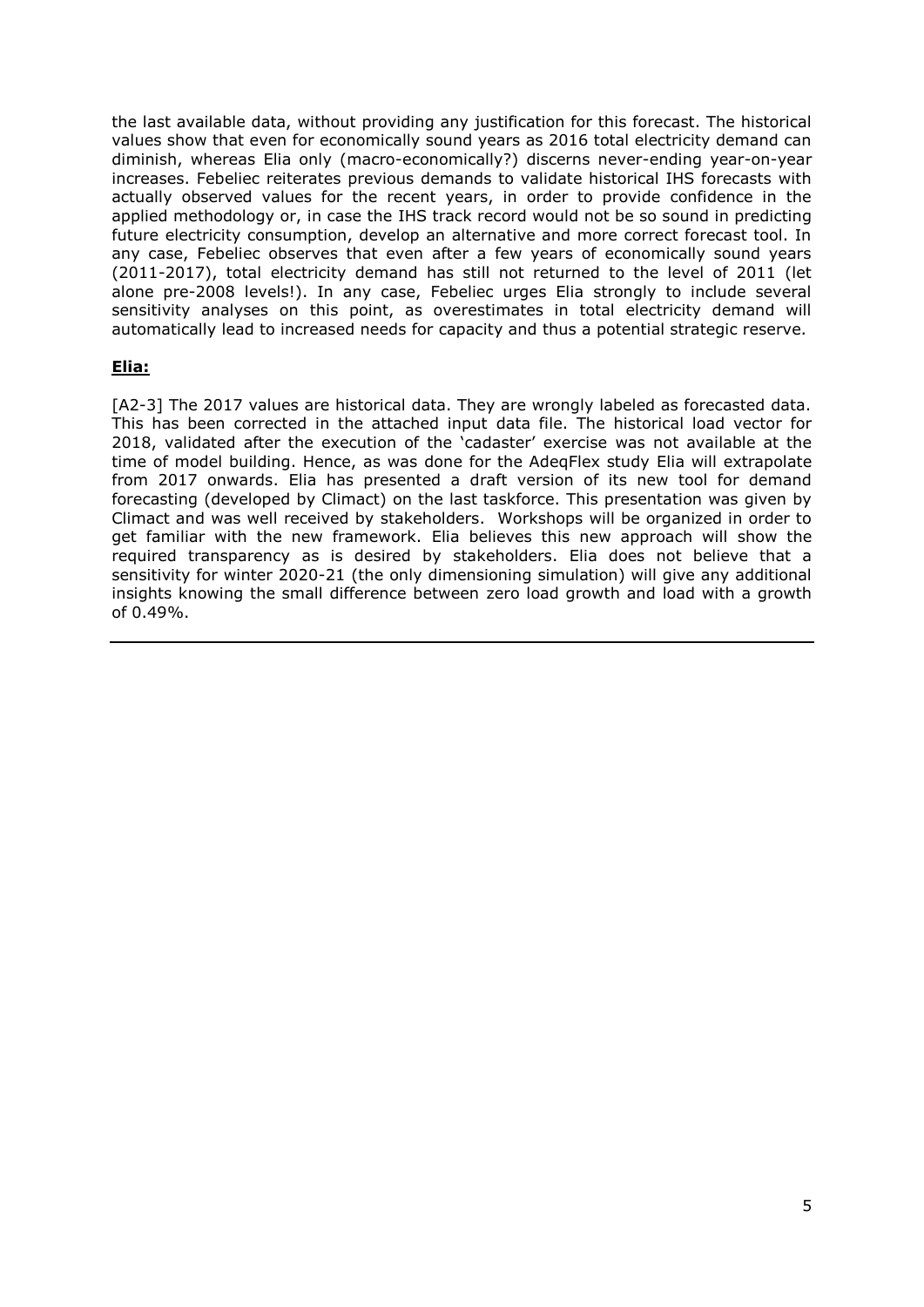### <span id="page-5-0"></span>**3. Questions on Market Response**

#### **CREG:**

[Q4] Elia stelt op basis van de E-Cube studie 3 evoluties van marketrespons voor: +1%/jaar, +3%/jaar en +5%/jaar, vertrekkende van 699 MW voor de winter 2018- 2019. Elia vraagt de stakeholders hun voorkeur te motiveren.

Zoals eerder reeds gesteld (meetings ISR-TF, Studie (F)1957 ,…) meent de CREG dat de toegepaste methodologie voor de bepaling van de markrespons tot resultaten leidt die niet overeenstemmen met de vastgestelde marktreactie voor de winter 2018-2019. De situatie voorafgaand aan de winter 2018-2019 (aankondiging van grotere onbeschikbaarheid van het nucleaire park) mag dan wel als uitzonderlijk beschouwd worden, toch kan de snelle reactie van de markt niet ontkend worden. Gezien de activering van strategische reserve een uiterst uitzonderlijke situatie is (de aangekochte volumes aan strategische reserve in de voorgaande jaren werden immers nooit geactiveerd voor een adequacyprobleem), meent de CREG dat de marktreactie in dergelijk geval niet onderschat moet worden. Bovendien is de maximum onevenwichtsprijs gestegen van 4.500 €/MWh tot boven de 10.000 €/MWh. De CREG meent dat de methodologie voor de bepaling van de in rekening te nemen marktrespons aan herziening toe is.

In het algemeen, lijkt de CREG niet aangewezen om te blijven werken met vaste waardes voor marktrespons. Het volume marktrespons (zowel qua volume in MW als qua duurtijd) wordt getriggerd door het prijssignaal. In het kader van de volumes voor de strategische reserve moeten de volumes aan market respons overeenkomen met deze bij het bereiken van de technische price caps (die op hun beurt ook kunnen stijgen telkens 60% van de price cap bereikt wordt). Bovendien schat Elia een lage duurtijd in van demand response, terwijl het logisch is te veronderstellen dat deze duurtijd verhoogt indien er vanuit de markt een vraag zou zijn. Gezien prijsniveaus boven de 500€/MWh reeds zelden voorkomen, en de technische price cap nog nooit werd bereikt omwille van een adequacy issue, blijft de concrete inschatting van het potentieel aan marktrespons een moeilijke oefening.

De CREG meent bijgevolg dat de startwaarde van 699MW reeds een onderschatting is en dat bovendien een stijging van 5%/jaar niet voldoende is om de werkelijk niveaus van marktrespons te benaderen. De CREG benadrukt het belang om een studie aan te vatten om het economisch potentieel aan marktrespons grondig te onderzoeken. Dergelijke studie is trouwens ook in het kader van de andere adequacy-studies eveneens noodzakelijk.

#### **CREG:**

[Q5] Tijdens een vorige publieke consultatie heeft de CREG gevraagd om het geïnstalleerde vermogen van de noodstroomaggregaten die kunnen synchroniseren met het net ook te evalueren en apart te vermelden in het rapport. Het antwoord van Elia hierop was enerzijds dat Elia geen zicht had op de geïnstalleerde capaciteit aan noodgeneratoren en anderzijds dat noodgeneratoren die reageren op marktsignalen in tijden van schaarste reeds meegenomen werden in het volume van marktrespons. Uit de resultaten voor de volumes aan Market Respons (zie opmerking hieronder) lijken de noodgeneratoren niet in de market respons vervat te zitten. De CREG herhaalt bijgevolg haar vraag die zij tijdens vorige consultatie over de basisgegevens voor SR reeds stelde. De CREG refereert ook naar haar survey bij de Belgische ziekenhuizen waaruit blijkt dat er alleen al in de ziekenhuizen 200 MW aan noodstroom is geïnstalleerd.

#### **Febeliec:**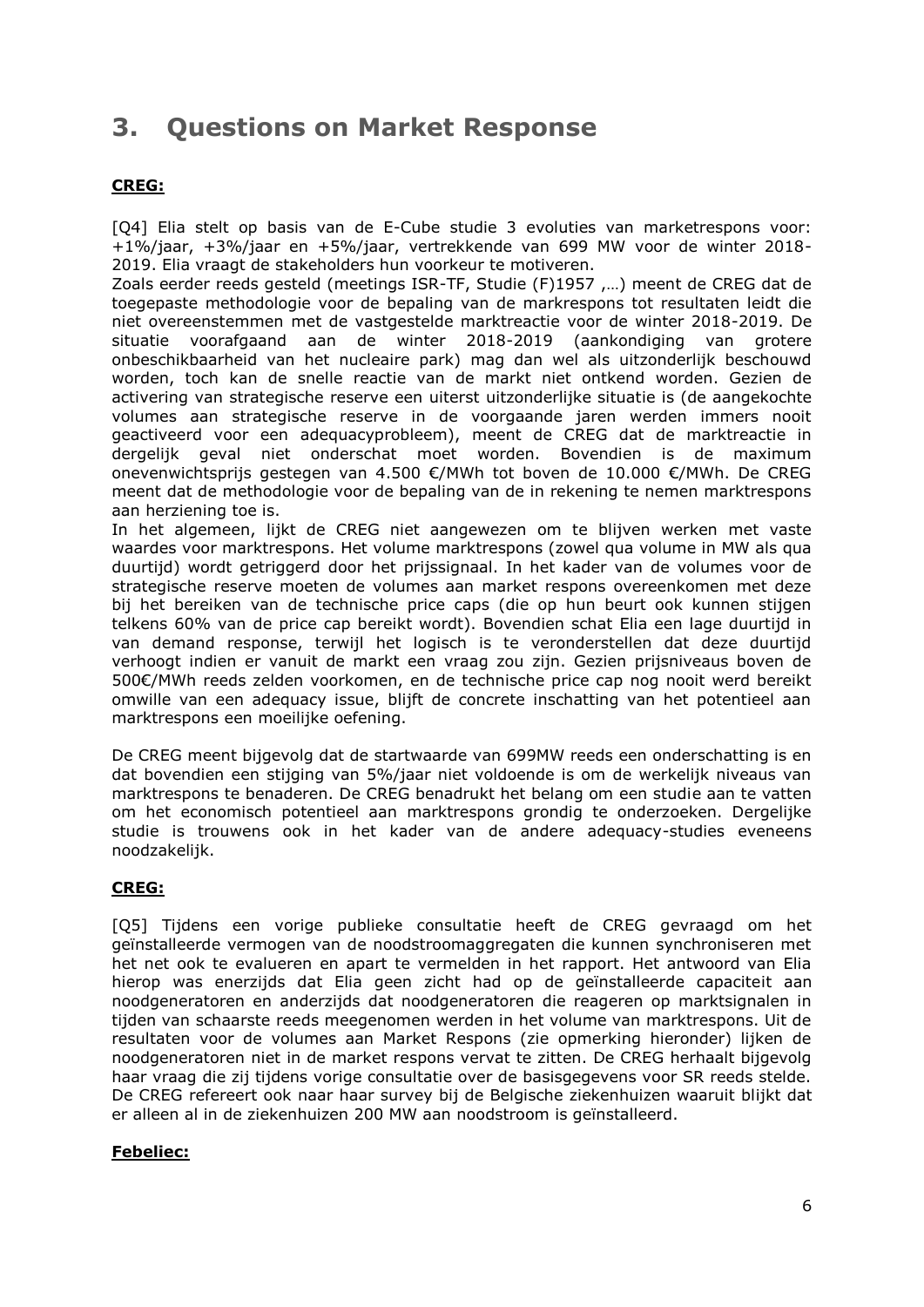[Q6] Febeliec strongly wants to contest that base value that Elia is using for the determination of demand response in the future. It is unclear on which source Elia bases its initial starting point of 699MW market response, taking into account that two of the largest BRPs in the Belgian system contracted for winter 2018-2019 substantial volumes (+500MW and +200MW) of additional market response. Febeliec would greatly appreciate that Elia provides a detailed breakdown of its data in order to be able to analyse it (e.g. categories and constraints). In any case and as already indicated, Febeliec has the feeling that Elia underestimates the real market response that was available in 2018-2019 and as such should use this higher value as the starting point for its analysis. Moreover, Febeliec does not understand how a 1% growth from the volume of 2018-19 (699MW) can lead to a decrease for 2019-20 (697MW) (cfr Elia file). Moreover, Febeliec also wants to highlight the introduction of smart meters (with currently already more than 60.000 installed in Flanders, amongst which more than 8000 in cases of local solar production, and variable price contracts and the fact that this will unlock a vast volume of currently untapped (untappable) flexibility in the residential and SME segments. Febeliec regrets that these elements are still not (and never have been) taken into consideration by Elia in its analyses. Febeliec also refers to the numerous comments it made to the methodology developed by E-Cube in the recent past and its reservations it has towards this methodology, which it also never approved. Last but not least, based on the provided data it is for Febeliec impossible to analyse to which extent the data for market response provided by Elia (with a scope much larger than demand side response) are taking into account all elements. For example the inclusion of the impact of diesel generators (and similar technologies) is at least very opaque. CREG studies have shown that for example already the (aggregated) Belgian hospitals already have up to 200MW of diesel generators and this is not taking into account all the other emergency generators (from industrial sites over public services, office buildings to even residential consumers) that are operational in Belgium, while last winter also has clearly shown that BRPs can install more than substantial volumes of diesel generators to cover their positions (diesel generators which cannot be formally accounted for as "emergency" generators as they are not connected to specific consumption processes). Febeliec would like Elia to provide thus a very clear and detailed breakdown of its data on "Market Response" in order to be able to assess the expected evolution over time by Elia

#### **FEBEG:**

[Q7] Elia proposes three different scenarios for the evolution of the demand response from 2019 to 2023 ranging from 1 % over 3 % to 5 %.

FEBEG supports the scenario with 1 % growth as is based on observations of the five previous years, including the lower volumes for market response and ancillary services in the winter 2018-2019. The observed evolution demonstrations that it is very difficult to make extrapolations for the future and that a cautious approach is justified.

A scenario with 3 % growth could be considered – although such an approach would not be cautious – a scenario with 5 % growth seems unacceptable. Such a strong growth of demand response should be clearly motivated with by a relevant expected change in the market that would increase the profitability of implicit demand response in the market. Such a significant change is not identified.

Furthermore, FEBEG wants to point out that it should also be taken into account that the expected increase of economic growth might reduce the operational margin of industrial players to lower their production for market response actions.

#### **ELIA:**

[A4-5-6-7] Elia understands the reservations the CREG & Febeliec have concerning the methodology of the market response capacity determination, given the deviations between press communications & analytical findings for winter 2018-19 following the methodology. Discussions on the methodology however, are not part of the input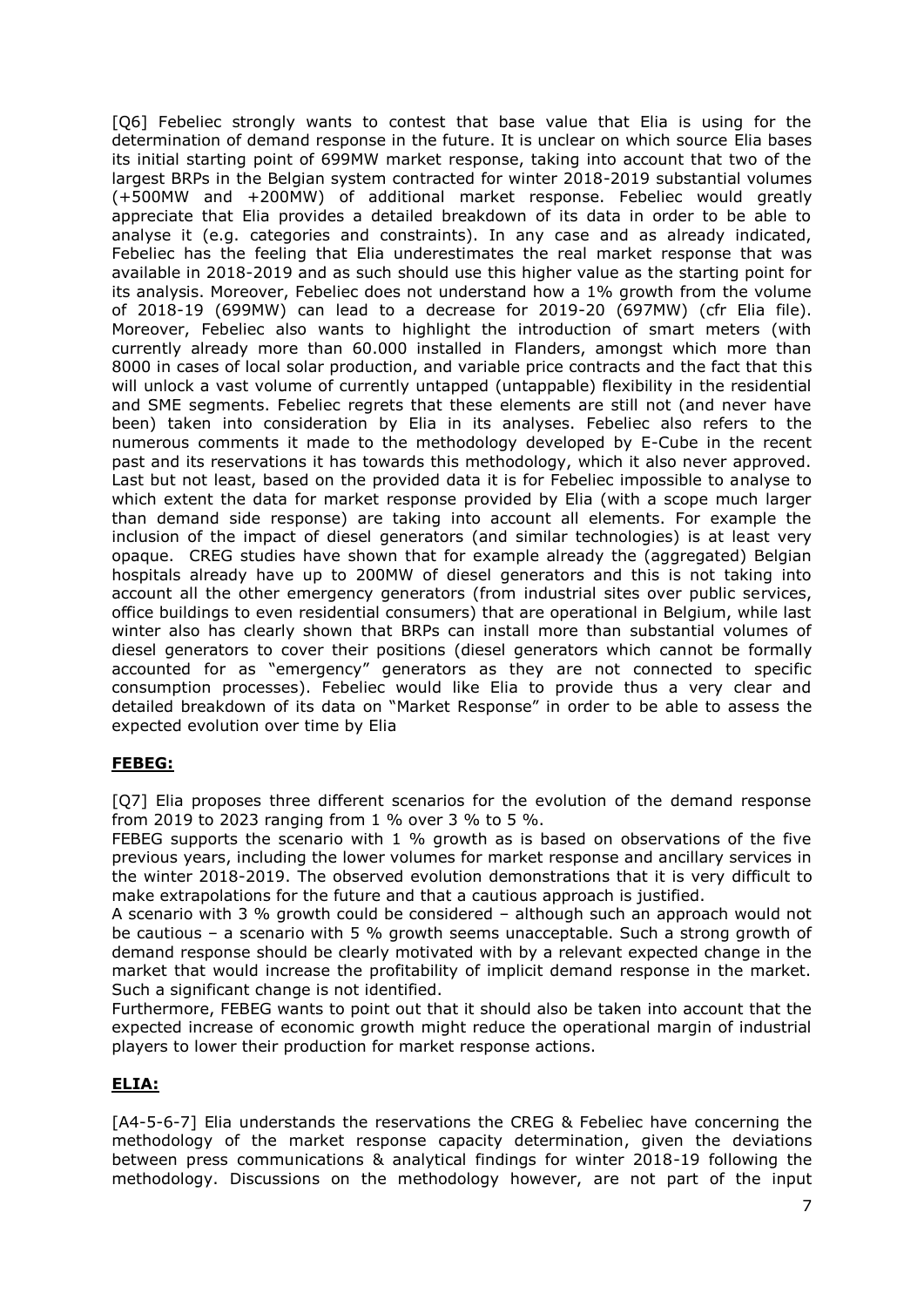consultation. In this regard Elia refers to the answer it provided when these remarks were raised by CREG in the context of the methodology consultation.

*"Elia agrees that if more MR volume is available, it was not offered in the market in the previous winter, as otherwise the E-Cube study would have uncovered it. … For the current assessment, the legally binding deadlines do not allow for such a major change of methodology at this point. However, Elia is open to further discuss this in the taskforce with the stakeholders and is eager to hear what solutions could be preferred over the current methodology or which improvements could be considered."*

In the meantime, Elia has organized in the context of the TF ISR a presentation by Ecube explaining why the current methodology in 2017 was opted for as the methodology to be retained. It also investigated the methodology in order to identify incremental changes that could further improve the assessment for the future. Two elements were identified:Block bids & multiple NEMO impact. Elia also believes the stakeholders respect that a thorough methodological changeover in the span of time between the presentation of the results of the E-Cube study in the ISR-TF of 1st of April 2019 and the end of the input consultation of that same year is unrealistic. In any case, Elia wishes to reiterate that it remains open to update or revise the methodology and that it, besides feedback, it welcomes proposals from stakeholders for such improved methodology. However, it should be understood that the current methodology, being based on a thorough research effort and bearing in mind experiences with alternative methodologies in the past, cannot be abandoned without having a better alternative at hand. In this context of potentially improving the methodology, Elia is interested in learning and open to discuss how these 'established market responses as seen in winter 2018-19' could be objectively quantified and integrated in a yearly recurring assessment other than by looking at market data such as the offer curves. In that respect also the integration of a potential impact of the increased balancing price cap seems difficult to isolate from the market response as observed in the analyzed curves, as this represents 'the' market, including how anticipates on the balancing time frame. Additionally, Elia was unable to identify currently active mechanisms that allow residential consumers that already possess a smart meter to act on price signals. Moreover, Elia believes emergency generators that want to respond to market signals can only do so by participating in the market, and therefore should be assumed covered in the E-cube methodology. Elia cannot predict how Emergency generators, which are not in any way active in the market would act on a scarcity market signal, the very first question would be why they are then not in the market and whether it would be wise to take them into account in the context of this market response analysis.

Additionally, Elia would like to rectify some erroneous statements made above:

- Elia does not apply fixed values for market response, but rather applies a range of DSM categories, each with their own thresholds and limitations. See Elia's answer to question 25 of this year's methodology consultation.
- Elia does not believe that the currently applied duration constraints are too conservative. In this regard, Elia wishes to highlight the fact that, compare to last year's 7 categories, this year only 5 exists, with severely reduced activation limit's. Firstly, the weekly limits have been removed, resulting in a weekly higher DSM availability. Secondly, the share of the no-limit category has been tripled.
- The reason a  $1\%$  growth from the volume of 2018-19 (699MW) can lead to a decrease for 2019-20 (697MW) can be derived from the methodology. The growth rate is applied to both Ancillary Services and Market Response. The forecast of the market response is obtained by deducting the forecasted ancillary service values from these values. The higher growth rate in ancillary services rate for this specific year explains the slight decrease in market response.

In conclusion, and after hearing arguments from all stakeholders, Elia does not see the appeal in rejecting the current methodology for this year's assessment, as no alternatives exist. However, in line with the progressive approach towards MR evolution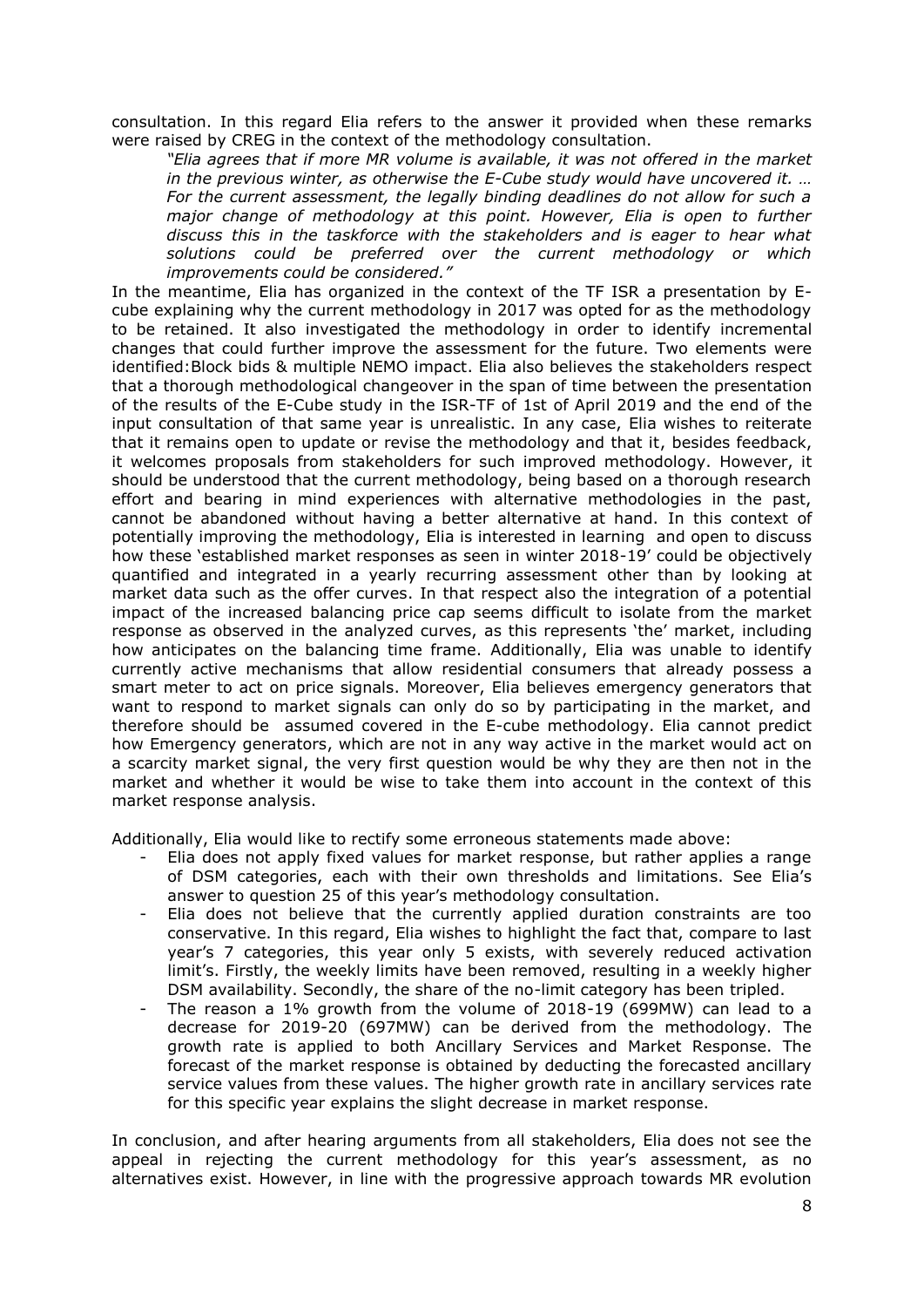in last year's assessment, and to react on the strong opinions made by FEBELIEC & CREG stating that none of the proposals are progressive enough, Elia will proceed with a **7%** growth rate, which is exceeding any of the 3 proposed growth rates. By applying a growth rate, no lower than last year's growth rate, to which most stakeholders responded positively, Elia anticipates that the historical data from winter 2018-19 could have been an outlier.

#### **Febeliec:**

[Q8] Storage: Febeliec regrets that this aspect is not even covered in the input data of Elia. If Elia has included this segment in "Market Response", Febeliec reiterates its position on the need for a clear breakdown of this category, but also wants to stress that if this would be the case, the volume of market response is presumably a gross underestimate.

#### **ELIA:**

[A8] Different types of storage exist. Pump storage is an integral part of the input consultation. While 500MWh of reservoir capacity is reserved for ancillary services, a remainder of 5300MWh can be used on the market in the current models. Storage by means of fuel cells are nonexistent in Belgium. A single fuel cell installation on the site of Solvic in Antwerp was taken out of service in 2016. Battery storage is very limited in Belgium. According to the latest Elia production database (PISA, updated monthly by DSO's input) exports, 7MW is available at Drogenbos (the Alfen project for ENGIE) and 18MW is available at Dilsem-Stockem (LRM project with Tesla batteries at the 'Terhills' site). Both of these projects revolve around providing FCR reserves. Elia has an FCR need of 86MW in 2020. This volume is estimated to be provided fully by 'sharing' (contracts with neighboring TSO's) and 'storage'. Hence, the volume of FCR on Belgian production, as can be seen in the input consultation, is 0 MW. It is estimated that an increase of domestic storage will replace an equally large share of FCR sharing. Elia will continue to follow the trend of battery storage, and when volumes exceed the FCR need, or market triggers change, incorporate the required storage units in the market optimization, such as done in studies looking at a longer timeframe.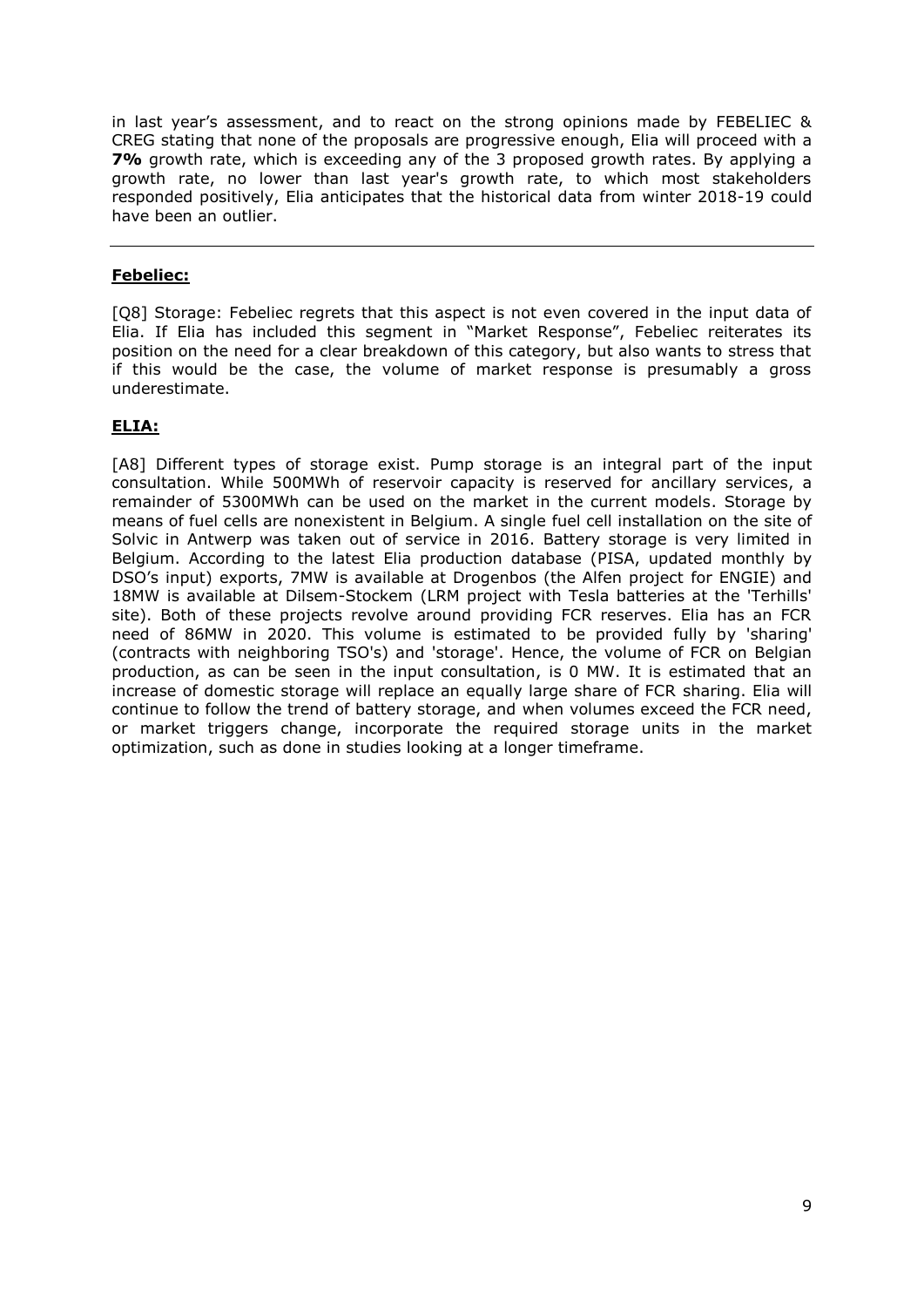### <span id="page-9-0"></span>**4. Questions on the Generation assumptions**

#### **CREG:**

[Q9] Kan Elia een toelichting geven over de evolutie van de capaciteit van de niet geïndividualiseerde eenheden?

#### **ELIA:**

[A9] This answer extends the provided insight in the methodology as discussed in section 3.2.1.2 of the methodology consultation document in order to increase transparency in the constitution of the data assumptions. There are 3 categories of profiled thermal production: waste, biomass & NCNR (non CIPU / non renewable; also called Gas & other in the input data Excel file). For all of these categories, the installed capacity of the current year is provided by the Elia PISA database. This database contains the reporting of DSO's of installed capacities in the distribution grid (officially units with capacities larger than 400kVA but in practical terms many smaller units are also reported). This database also contains units which yet have to be commissioned but for which connection capacity has been reserved or acquired. For the evolution of the capacities, a different approach is considered for the 3 generation categories. For waste & NCNR, new projects announced in PISA are considered for the first winter extrapolation. For waste this usually means no increase nor decrease. For NCNR this typically shows an overestimation of the capacity present in the target winter of the volume assessment. Indeed, not all acquired & reserved capacity is commissioned in due time. E.g. for winter 2019-2020 last year's volume assessment incorporated an increase of 80MW compared to winter 2018-2019. To this date only 42MW of that capacity increase has been observed in PISA. Given that the year is not yet over, and that, considering a load factor of 0.5-0.6 (which corresponds to historical values for such type of units), the final impact on the volume need is quite small, Elia wishes to stick to the proposed number, even though it is quite progressive. For the 2 'outlook winters' that follow the target winter of the volume assessment no additional increase is considered. The reason is twofold: firstly, the data is not available in PISA. Secondly, the units that fail to be commissioned by the target winter, will be incorporated in the number for the 'outlook winters'. For Biomass another extrapolation is applied as the regions provide their own outlook for Biomass capacities. The currently installed capacity in PISA has proven to be the most trustworthy starting point. Then the growth rate as is visible in the projections of the regions is applied to obtain the values for the target winter and the 'outlook winters'. However, the growth rate of the regions has to be corrected for the commissioning & decommissioning of large CIPU Biomass units as the regions do not make this distinction. In the Excel file that accompanies this document, and contains the input data after stakeholder feedback, new values for future profiled Biomass capacities have been provided that correctly reflect this distinction.

#### **FEBELIEC:**

[O10] As the source of the provided data is lacking (which projection of the regions), it is impossible for Febeliec to make any valuable contributions. Febeliec can only remark that for certain categories, most notably biofuel, the volumes decrease over time, but with the data at hand it is impossible to make any assessment on the correctness of this analysis.

[Q11] Febeliec is surprised to see in the accompanying slide deck of Elia that for biomass and waste, the data in the database of Elia and of the Regions is very different, with more than 15% difference for Flanders and the Walloon Region.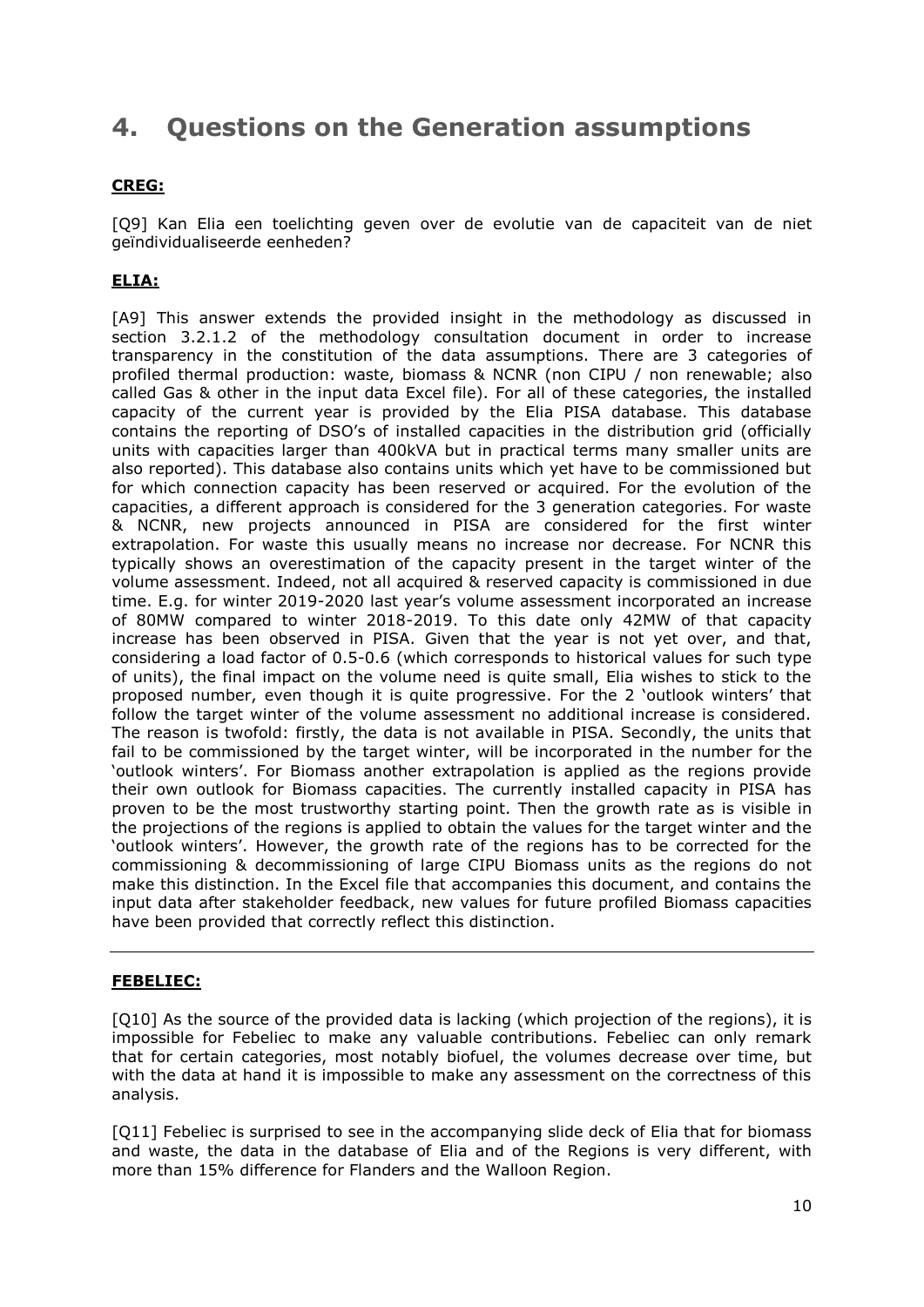#### **ELIA:**

[A10-11] For today's installed capacity, and depending on the type of generation (solar, wind, bio, waste), either the values from the regions, or the values from the Elia production database (PISA)are used. As for many categories the regions possess better data (e.g. GHC numbers) Elia deems they are more precise. For CHP and other gas fired units, we rely on PISA as there is no reporting of the regions, and have positively crosschecked this with "Cogen Vlaanderen" in the past.

Elia wishes to underline that in the methodology it has established in comparing the capacity value from the regions with available data in PISA, it continuously selects the non-conservative number as a basis for future extrapolation.

Elia has faith that the different regional bodies that govern the distributed generation are well informed and best placed to provide data on the future evolutions. Indeed, these generation types are often policy driven (subsidies, taxation, ...). Additionally, The growth rates are independent of the methodology for installed capacity calculation, making them useful for extrapolation purposes. For in depth information on the constitution of the forecasts, one can contact the governing bodies directly. The biomass decrease has been adjusted in the attached excel file after careful revision (cfr. [A9] final paragraph).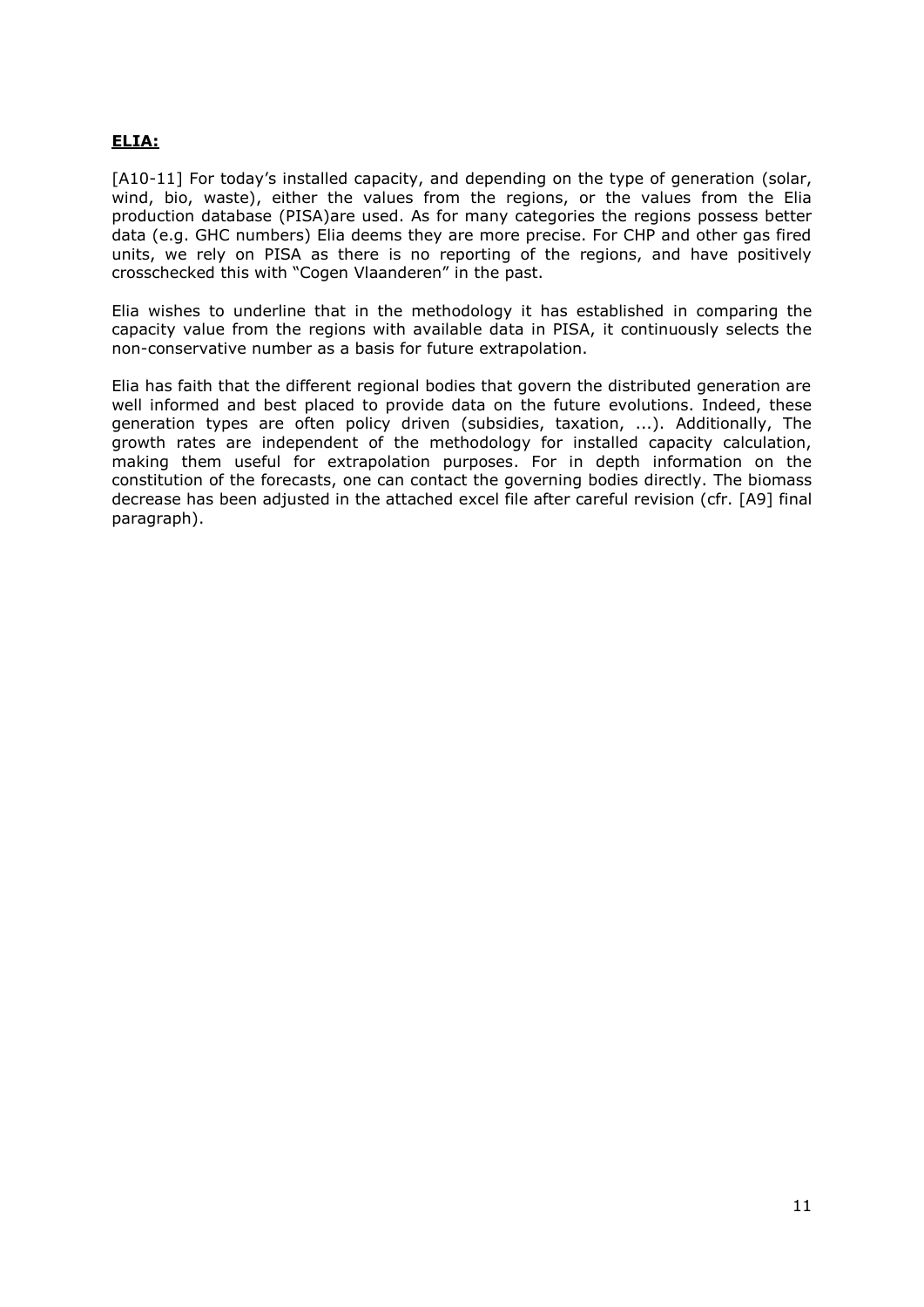## <span id="page-11-0"></span>**5. Questions on the list of Power Plants**

#### **EM Generations Brussels:**

[Q12] Concerning the Vilvoorde GT. The ISO conditions of the gas turbine (based on recent figures) is 255 MW. The data refers to 265 MW.

#### **ELIA:**

[A12] The figures in the attached Excel file as well as the simulations' parameters have been updated accordingly.

#### **FEBELIEC:**

[Q13] Febeliec would like to remark that for several units (Langerlo 3-4, Monsanto Lillo) these were "exceptionally available in 2018-2019", because one or several BRPs were exposed to a risk of imbalance in their portfolio and took measures to avoid being imposed potentially very high imbalance prices (up to 13.500€/MWh), including making available these units. As such, for Febeliec, units in this situation should not be discounted in an analysis on adequacy for Belgium, unless it is proven that they cannot be put back into operation if needed by and for BRPs, thus avoiding costly volumes to be contracted in a strategic reserve at a cost for all consumers in Belgium. On Doel 3 and the decommissioning foreseen on 01/02/2023, Febeliec would request Elia to make at least a sensitivity analysis with this unit still in the market (even though the volumes for winter 2022-2023 are only indicative and not used for composing a strategic reserve at this point).

#### **ELIA:**

[A13] Elia does not possess the necessary information to judge whether units are 'able' to be put back into operation nor whether it would economically be sound to do so from the market actor's perspective. In the advice Elia provides the Belgian government concerning the required volume of SR, Elia deems it is necessary to stick to official information as is legally regulated.

Sensitivities such as requested on Doel 3 in the winter 2022-23 are out of scope of the assessment. Elia sticks to the nuclear phase out calendar as defined in the law.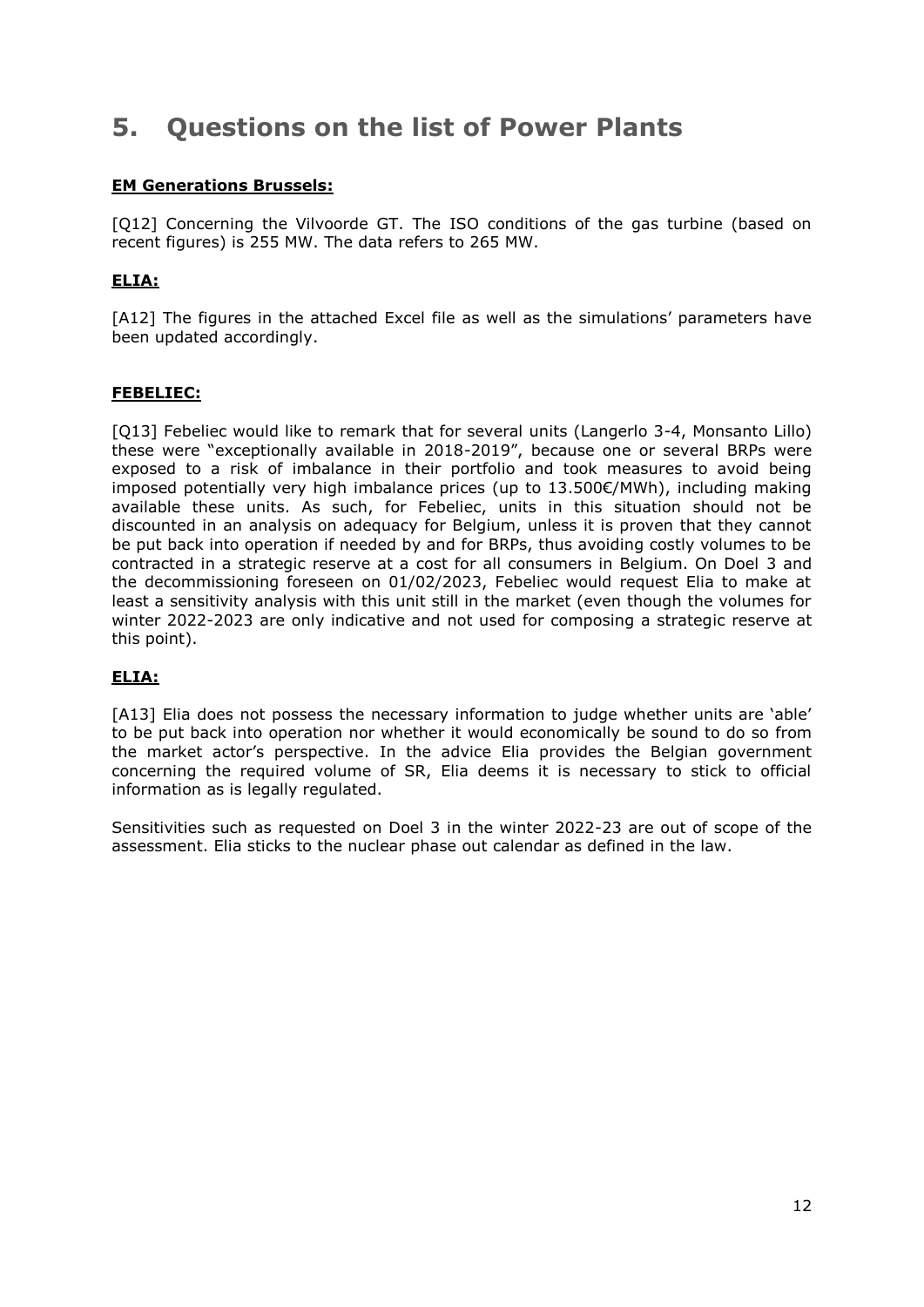## <span id="page-12-0"></span>**6. Questions related to Flow-based modelling**

#### **CREG:**

[Q14] In de Excel-sheet over flow-based domains wordt aangegeven dat Elia een minRAM zal toepassen van 20% in lijn met de Adequacy and Flexibility Study. Deze laatste studie van Elia voorziet een minRAM die evolueert van 20% in 2020 tot 50% in 2023 om te eindigen op 70% vanaf 2025. De CREG meent dat voor de berekening van de volumes van strategische reserve een evolutie van de minRAM tussen 2020 en 2023 in rekening zou kunnen worden gebracht.

#### **ELIA:**

[A14] The application of the 20% minRAM was announced in answer 31 to the methodology consultation report. The flowbased layer applied onto the Strategic reserve volume determination model is based around the SPAIC historical domain clustering process. As has been explained in the past, this method has both advantages and disadvantages. The advantages being that this method has a grounding in historical data and therefore incorporates many complex effects such as LTA's. The drawback being that the modification of the domains to integrate future grid & market evolutions is at best cumbersome and at worst impossible. The latter is the case for the minRAM adjustment if done correctly. In addition, nothing can be said on the feasibility of market results when virtual margins are introduced. Moreover, such a modification would prove costly and would serve limited use as Elia is contemplating moving towards another flowbased framework in upcoming volume assessments such as the one used for the AdeqFlex study. Furthermore, Elia believes the impact of the 'Clean-Energy Package' can only be properly evaluated when all national action plans are well detailed (e.g. for Germany). Given that winter 20-21 is the target winter for this year's volume assessment, for which 20% minRAM is still fine, Elia will not be incorporating a minRAM modification for the 'outlook winters'.

#### **FEBEG:**

[Q15] The selection of SPAIC typical days is calibrated to represent the yearly functioning of the system. As a result this selection is only partially representative for a tight winter situation. Because of the fact that the functioning of the strategic reserve is limited to the winter period, FEBEG is of the opinion that it seems logic to only use the SPAIC of this winter period.

It is not clear how the split of Germany and Austria is integrated in the study. Previously Elia has indicated that TSOs struggle with the use of FB parameters post-split for SPAIC analysis. FEBEG thinks that the SPAIC analysis should correctly represent the situation of the system post-split.

#### **Elia:**

[A15] Elia will, for the assessment of winter 2020-21, take 4 typical winter days into consideration based on historical flow-based data from 1 October 2018 onwards, in accordance with the SPAIC process as agreed upon at CWE level. This insures that the volume assessment models incorporate the DE-AT split based on representative historical domains.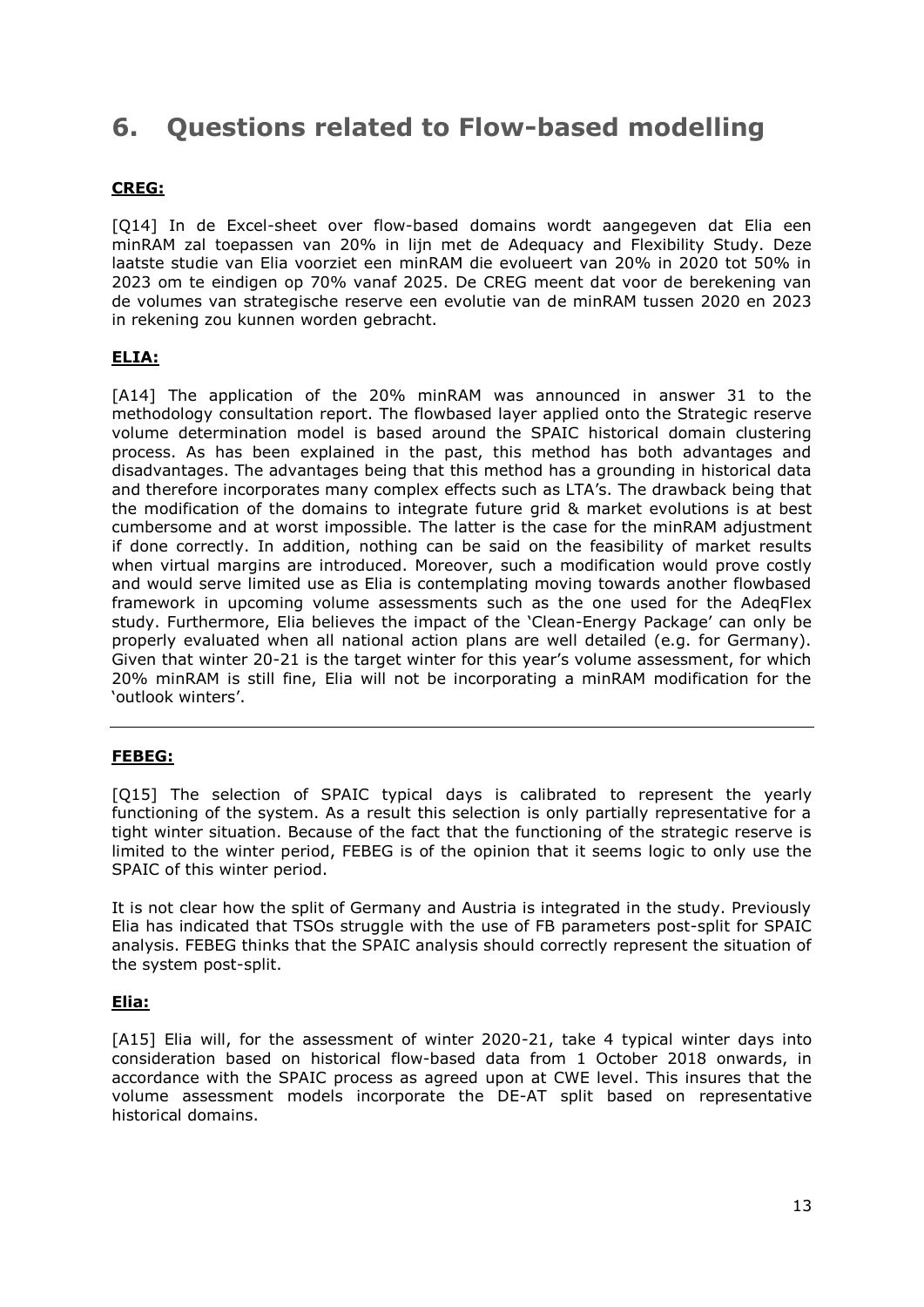With respect to the challenges faced in incorporating these more complex domains, Elia refers to its presentation made during the TF of  $8<sup>th</sup>$  July 2019. The challenges are twofold:

- typical day selection based on multidimensional distance metric;
- mapping these domains onto regular polytopes to reduce computational complexity.

Elia is happy to confirm that both challenges have been tackled. The second challenge did however result in a significant increase in computation time resulting in simulations that take over 24hours for an iteration. Elia will focus on back-end development next year in order to increase the efficiency of implementing such complex domains.

#### **Febeliec:**

[Q16] Febeliec appreciates that Elia has evolved its methodology in order to include 4 "typical" days with each 24 CWE flow based domains. If selected correctly, this approach should presumably improve the analysis. Febeliec however regrets that Elia is not providing a qualitative overview of the impact of new grid elements, such as the introduction of Alegro or the impact of NEMO (with operational experience in the meantime), as well as the introduction of new interconnectors (already happened or foreseen in the timeframe of this analysis by Elia) in the neighbouring countries and their impact on the Belgian import-export situation.

#### **Elia:**

[A16] The goal of the strategic reserve volume assessment is to evaluate the Belgian adequacy situation taking into account latest information on demand, generation and interconnections. The introduction of sensitivities evaluating the adequacy impact of specific grid elements is not part of the scope of the strategic reserve volume assessment. For an impact assessment of the addition of new interconnections in the CWE region, please refer to the SPAIC studies performed at CWE.

### <span id="page-13-0"></span>**7. Various**

#### **Febeliec:**

[Q17] Febeliec regrets that Elia does not conduct a consultation on the methodology, and thus wants to use this consultation to reiterate its position on the (past but maybe also current) methodological approach of increasing the margin and/or strategic reserve volume by blocks of 100MW in the iterative process for the determination of the potential required volume. For Febeliec, a finer granularity than 100MW should be used, as even the lack of 1MW under the current approach would immediately lead to a need of 100MW additionally. Applying a finer granularity would avoid sourcing unneeded volumes. Alternatively, an approach could be implemented where very marginal transgressions of the LOLE criterion do not automatically lead to an increased contracting of strategic reserve volumes, through the application of a deadband, taking into account the multiple layers of sensitivity already applied by Elia in combination with low probability, high impact scenarios, which already skew all the results towards a very conservative approach. For Febeliec, it should in any case be avoided to increase the cost for the grid users unnecessarily by following a much too conservative approach.

#### **Elia:**

[A17] Elia refers Febeliec to the consultation on methodology that took place from April 26 2019 until May 24 2019 at 18h00. In this consultation, more specifically question 11, Febeliec raised the same point. Moreover, this point is a reiteration of a research